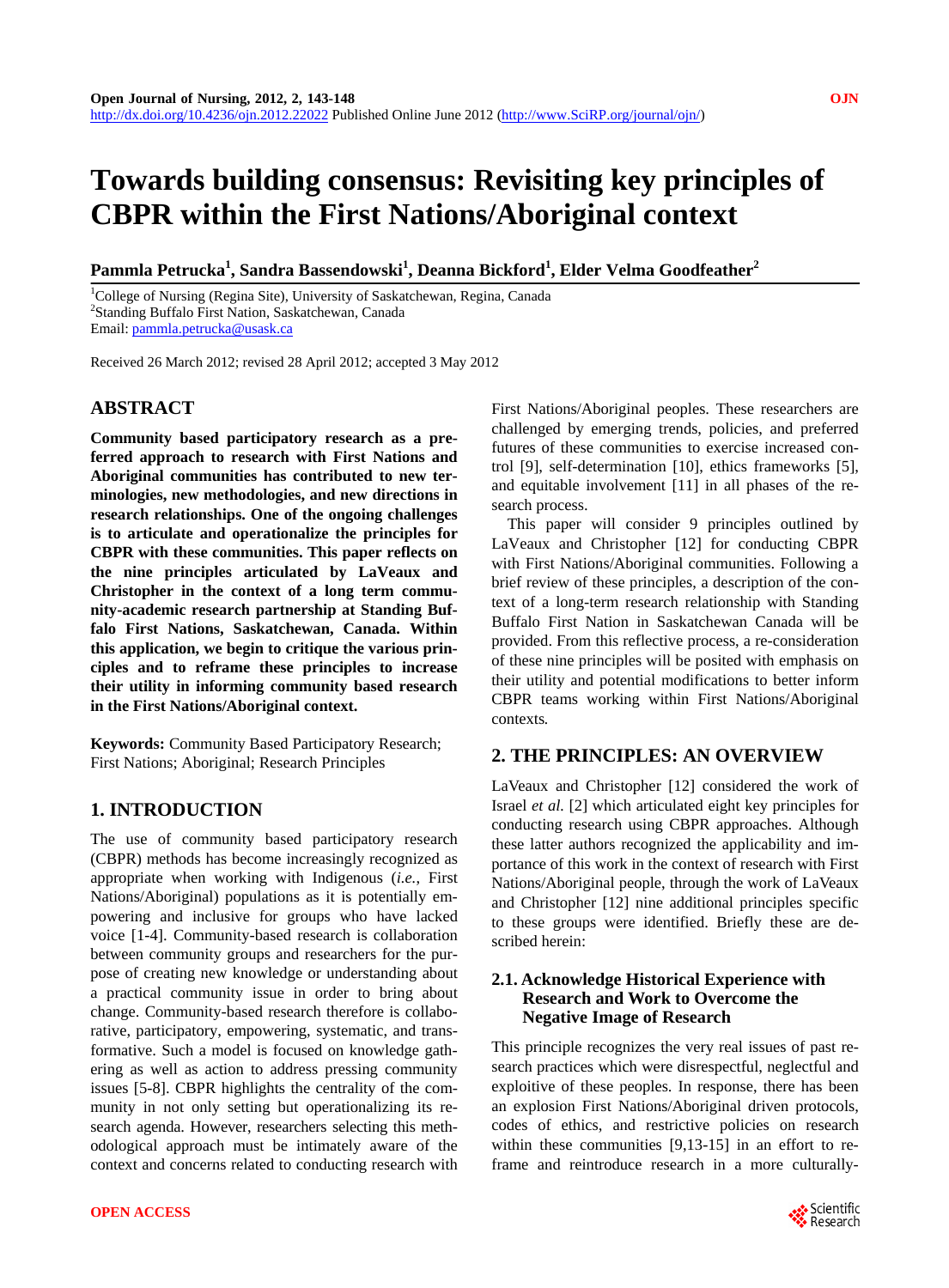balanced, trustworthy, and ethical manner.

#### **2.2. Recognize Tribal Sovereignty**

This principle recognizes existence, importance and preeminence of tribal governance models and jurisdictions within the research relationships [15-17]. Tribes have been the subjects of paternalistic institutional research practices for many years, with such approaches being displaced by efforts of self-determination [5,9,18].

# **2.3. Differentiate between Tribal and Community Membership**

Israel *et al.* [2] stressed the CBPR principle of seeing the community as the unit of identity, which is expanded to variable definitions of community by LaVeaux and Christopher [12]. These latter authors emphasize that, although similar experiences, values, and histories of colonization, residential schools, traditions, and tribal linkages bind First Nations/Aboriginal peoples together [19,20], these relationships are further complicated by membership requirements and self-identification [21-24]. Hence researchers must work collaboratively towards respecting and aligning within these definitions and parameters to truly reflect the community unit.

## **2.4. Understand Tribal Diversity and Its Implications**

First Nations and Aboriginal people are not a homogeneous group [17,25,26], hence researchers must undertake to pay attention to and embrace these elements of difference [27,28]. The key implication for researchers is that there is variability within and across groups so efforts must be made to be aware and inclusive, which can only be achieved through purposive and immersive efforts [23].

## **2.5. Plan for Extended Timelines**

There is an imperative for researchers to invest time building relationships and trust throughout the course of the research. This goes beyond the iterative process described by Israel et al and extends to intensive and prolonged engagement with the community [18,29]. All of these are impacted by community event/ceremonies, people, and prior experiences with researchers; hence time commitment and engagement is the litmus test of a researcher's sincerity and integrity [13,28,30].

#### **2.6. Recognize Key Gatekeepers**

The research must know and work closely with key individuals such as Elders and community leaders (formal and informal) [17,31] for a number of reasons. These

gatekeepers or knowledge holders are critical launchers and linkers at all stages of the project as well as for maintaining the research momentum at times of leadership transitions [12,14,18]. So the critical message within this principle is the need for acknowledgement and embedded-ness of co-learning and mutual regard with these key stakeholders and knowledge holders throughout the research [30,32].

## **2.7. Prepare for Leadership Turnover**

In order to address the various processes and conditions for the changes in leadership and to limit disruption to research projects, there is an increased presence and recommendation for formal research partnership documents [5,13,18]. Such documents are not binding, but do articulate intentions, roles, and commitments, thereby contributing to continuity.

## **2.8. Interpret Data within the Cultural Context**

It is critical that community members are included in this phase of the research process in order to embed cultural belief systems, and ways of knowing as well as to strengthen capacity of the community in terms of future research [5,33]. Through inclusivity in data interpretation, dissemination of information will be guided, reflexivity of the community's voice will be entrenched, and findings will be available in community accessible formats [5,34].

## **2.9. Utilize Indigenous Ways of Knowing**

This principle focuses on the unique beliefs and values which, when incorporated into CBPR research projects, will enrich and more correctly reflects Indigenous knowledges and understandings [35-38]. A key strategy towards achievement of this principle lies in the use of Indigenous methodologies [12] in research projects which are more apt to be engaging and empowering for the communities.

## **3. THE PROJECT: STANDING BUFFALO FIRST NATION CBPR EXEMPLAR**

Over nearly eight years, an innovative, community-engaged program of research has evolved through engagement between Standing Buffalo First Nation (SBFN), First Nations University of Canada, and University of Saskatchewan [39-41]. The program's inception was rooted in the goals for cultural competence in health care and culturally informed evidence for health. Through a series of community meetings and sharing circles, the inter-sectoral, inter-agency team co-created a shared vision and baseline knowledge on the topic of "Okanku Duta Amani—Paths to Living Well" for on-reserve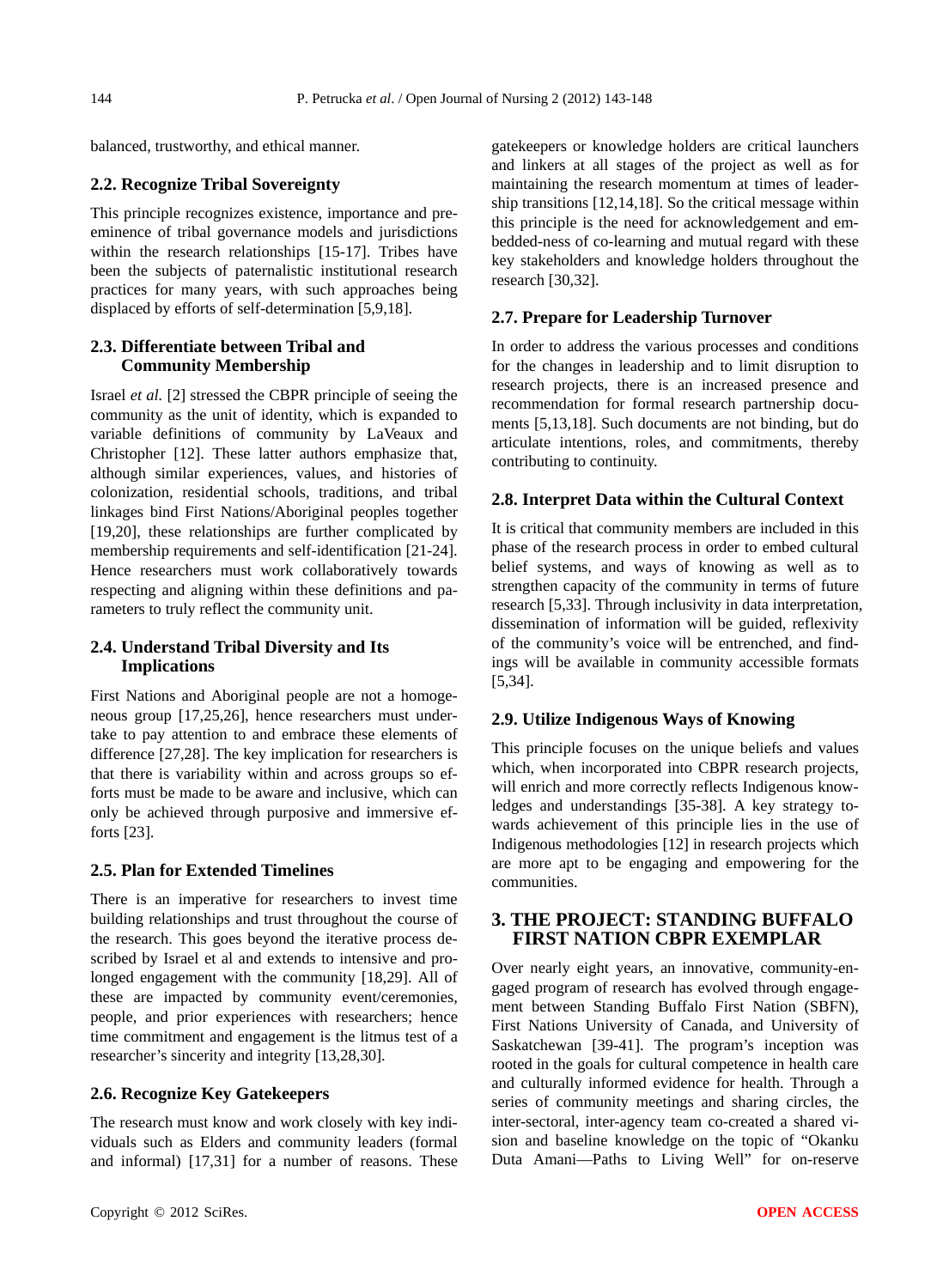members of SBFN. This topic holds significance and relevance to community members, specifically, and First Nations/Aboriginal peoples, generally, as it challenges current linear approaches and seeks to build knowledge from a First Nations/Aboriginal lens.

Although the lead project was a photovoice initiative with youth, the entire community has been engaged in the research and supporting their "Photovoice Kids". Through open community meetings, celebratory feasts, briefings, and face to face meetings, it has been possible to build consensus on the scope of involvements, to guide research activities, and to identify opportunities for knowledge translation and dissemination. A research team of community (*i.e.*, Elders, residents), local authorities (*i.e.*, Chief, Band Councillors), professional (*i.e.*, education and health care staff), and academic members have jointly addressed all aspects of the research. This inclusive and intentional approach, which was established early in the process, and has been revisited at strategic points (*i.e.*, after the pilot study, after the photovoice phase, etc.) has been foundational to the success and sustainability of the CBPR experience at SBFN. Most significantly, we learned that advice and guidance of the Elders are critical to development of the partnerships and research process and, ultimately, to sustainability of the effort.

From the logistic lens, two key learnings occurred. The first was that working in a community-based partnership takes additional time and resources which must be planned for in timelines and organization of the research. The additional time was essential for learning, trust, and respect as well as building the team. A second key learning was that the use of CBPR approach was appropriate and facilitative allowing the strengths of each member of the research team to be fully utilized and for capacity building opportunities to be identified and addressed.

Together, members of the team moved positively to support each other, the participants, and the community in improving the understanding of Pathways to Living Well. Through this process, three key promising practices arose. First, there is an imperative to commit to a longstanding relationship and engagement with the community. Standing Buffalo First Nation has privileged the academic team with open dialogue and a level of trust that can only be gained through a presence and commitment from all team members. As we have recently embarked on a new research stream, the re-negotiation and re-affirmation of the commitment was found to be straightforward and seamless. Second, the process must be inclusive, transparent, active, and community specific. The team has recognized the need to engage a wide range of community members, decision makers, participants, professionals, staff, and academics in "active

processes and interactive engagement and exchange" [42]. We note that this was a key enabler for the team to be open and responsive to every opportunity brought forward and allowed us to maximize for innovation and change. Third, flexibility and responsiveness in a community based partnership is essential to innovation and collaboration. In this program the suggestions and potential directions are shared openly resulting in significant changes from the original research plan in order to be community relevant.

An evolving learning—one which we as a team are still struggling to fully understand—is the need for strategies for traditional knowledge translation, shared decision making, and research utilization. Throughout the course of this research the team recognized that embedding knowledge translation activities appropriate to diverse and non-academic audiences is critical. Kitson [43] states that "... successful translation of new knowledge into any system is a function of the level of local autonomy experienced by individuals, teams and the [community] involved in the change". This imperative requires continuous reflection and emphasis on the importance of linking past to present to future, traditional to Western, and knowing to showing. Throughout, the strengths of the community partners in highlighting cultural and social aspects were evident; while other team members contributed by querying cultural meanings and seeking clarification of appropriate knowledge translation aspects. There was significant respect for the knowledge shared and all final products reflected this mutual regard and honoring of traditional ways of knowing.

## **4. THE POSSIBILITIES: A REFLECTION ON THE PRINCIPLES IN PRACTICE**

As we reflected retrospectively upon the principles articulated by LaVeaux and Christopher and our CBPR experience in a First Nations/Aboriginal context, we recognized the potential of these ideas to inform research and guide those researchers considering or entering into this amazing and challenging context. We found that each of these principles resonated with our experiences with the SBFN community and often validated our experiences. The team found the individual descriptors of the principles were sufficient in creating a common understanding of background and intention. However, as we attempted to increase our understanding and applications of the principles, we found ourselves questioning the essence and necessity of certain principles as they were articulated. As a result, we tentatively reframed and reconstituted some of the principles in order to increase utility and applicability in our context. The following reflects what is seen as the possibilities to contribute to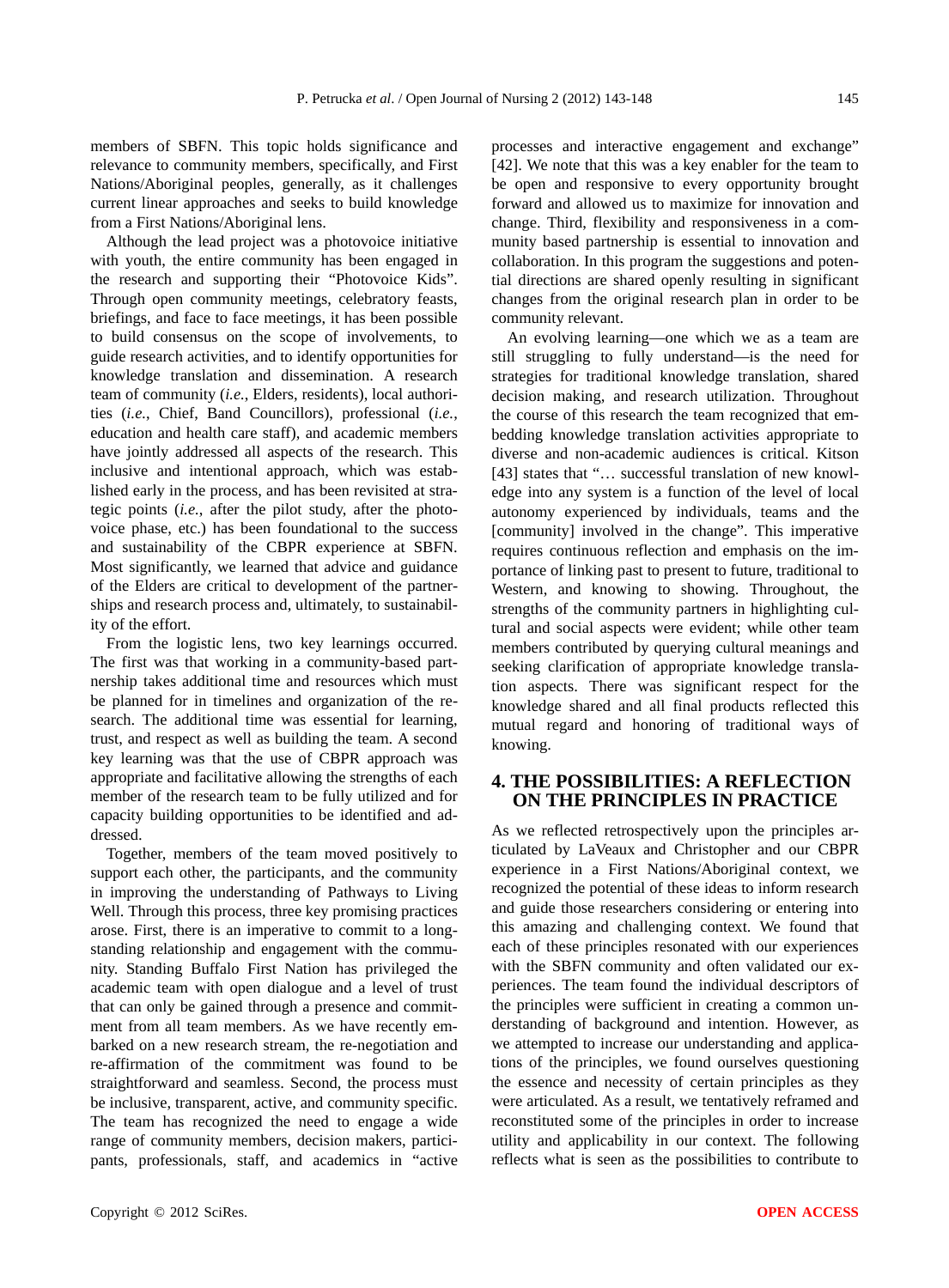the refining of these principles into a working model.

Our team recognized the first four principles as the foundational work of the incoming researcher/research team—essentially doing the "homework" necessary before entering into the community. Although inclusion of the community is implicit, it would be meritous to seek examples and promising practices on how this is made explicit and practical. Further, we envisioned the first four principles as being about "Knowing the Community: Its people and its context" and recommend collapsing these under this heading as a single guiding principle. With minor wordsmithing, these principles reflect sound research skills necessary when working with any vulnerable, at-risk or potentially marginalized population. In our program of research, it has been important to "Know our Community" on a number of different levels and we have taken measures such as a study tour to the Smithsonian Institute, language embedded-ness through the Elders, and consistent liaising and clarifying to build understanding of the context. Our response to these principles would be to reconsider their independent listing and embrace them as a foundational principle as "Knowing the Community".

In terms of principle #5, we acknowledge the need to consider timelines, but consider this to be an organizational (logistical) issue rather than a principle. In our work, time is seen as a resource which is to be wisely used by all team members. Although it is critical to be aware of the issues and possible challenges to time, this is not unique to First Nations/Aboriginal contexts, but exists across most CBPR involvements. Hence, our recommendation would be to include this in advisories on planning and conducting research with communities rather than as a principle or rule.

Our team considered principles #6 and 7 as highly inter-related. Together, for us, they represented the continuum from entrée to exit (inclusive of sustainability). In our research program, we have found that inclusiveness, early and continuous involvement, and openness have enabled us in "Becoming and Remaining Relevant". It would be our suggestion that the original authors consider the possibility of uniting these two principles and under this proposed umbrella principle, provide guidance to explore opportunities for continuous engagement, embeddedness, and appropriate exit/transition/sustainability strategies.

In terms of the final two principles our team was both appreciative and supportive of their inclusion and intention. In our work we found that these were iterative and co-learned aspects of the research which made the efforts dynamic and sustainable. These principles further ground the research team in considering the importance of continually seeking ways to validate or approach the research in an innovative, culturally informed manner. From our perspective it would be more meaningful to move the final principle—utilizing Indigenous ways of knowing—to the top of the list as it honours and clearly focuses the research within Indigenous ways of knowing.

# **5. ONE WAY FORWARD**

In seeking opportunities to enhance and advance CBPR within First Nations/Aboriginal contexts it is important to recognize and strive for excellence. The work of LaVeaux and Christopher is an important step in evolving the principles of CBPR to achieve this end. Our team agreed unequivocally with the comment that "it is necessary to go beyond the CBPR recommendations" [12]. However, in reflection on the nine principles advanced by these authors, in the context of our long-term research involvement with a First Nations community, our research team was able to variably accept, adapt, and reject. Our interpretations and recommendations are solely brought for discussion debate to enrich the understanding of CBPR with this unique population and continue to be "bridge-builders for future research among [First Nations/Aboriginal] communities" [12].

# **6. ACKNOWLEDGEMENTS**

This research was funded by the Canadian Institutes of Health Research—Institute of Aboriginal Peoples Health.

## **REFERENCES**

- [1] Etowa, J., Thomas Bernard, W., Oyinsan, B. and Clow, B. (2007) Participatory action research: An approach for improving Black women's health in rural and remote communities. *Journal of Transcultural Nursing*, **18**, 349- 357. [doi:10.1177/1043659607305195](http://dx.doi.org/10.1177/1043659607305195)
- [2] Israel, B., Schulz, A., Parker, E. and Becker, A. (1998) Review of community-based research: Assessing partnership approaches to improve public health. *Annual Review of Public Health*, **19**, 173-202. [doi:10.1146/annurev.publhealth.19.1.173](http://dx.doi.org/10.1146/annurev.publhealth.19.1.173)
- [3] Minkler, M. and Wallerstein, N. (2008) Community based participatory research for health: Process to outcomes. 2nd Edition, Jossey Bass, San Francisco.
- [4] Westfall, J., VanVorst, R.F., Main, D.S. and Hebert, C. (2006) Community-based participatory research in practice-based research networks. *Annals of Family Medicine*, **4**, 8-14. [doi:10.1370/afm.511](http://dx.doi.org/10.1370/afm.511)
- [5] Canadian Institutes of Health Research, Natural Sciences and Engineering Research Council of Canada, and Social Sciences and Humanities Research Council of Canada (TCPS) (2010) Tri-Council policy statement: Ethical conduct for research involving humans. [http://www.pre.ethics.gc.ca](http://www.pre.ethics.gc.ca/)
- [6] Castleden, H., Garvin, T. and Huu-ay-aht First Nation. (2008) Modifying photovoice for community-based par-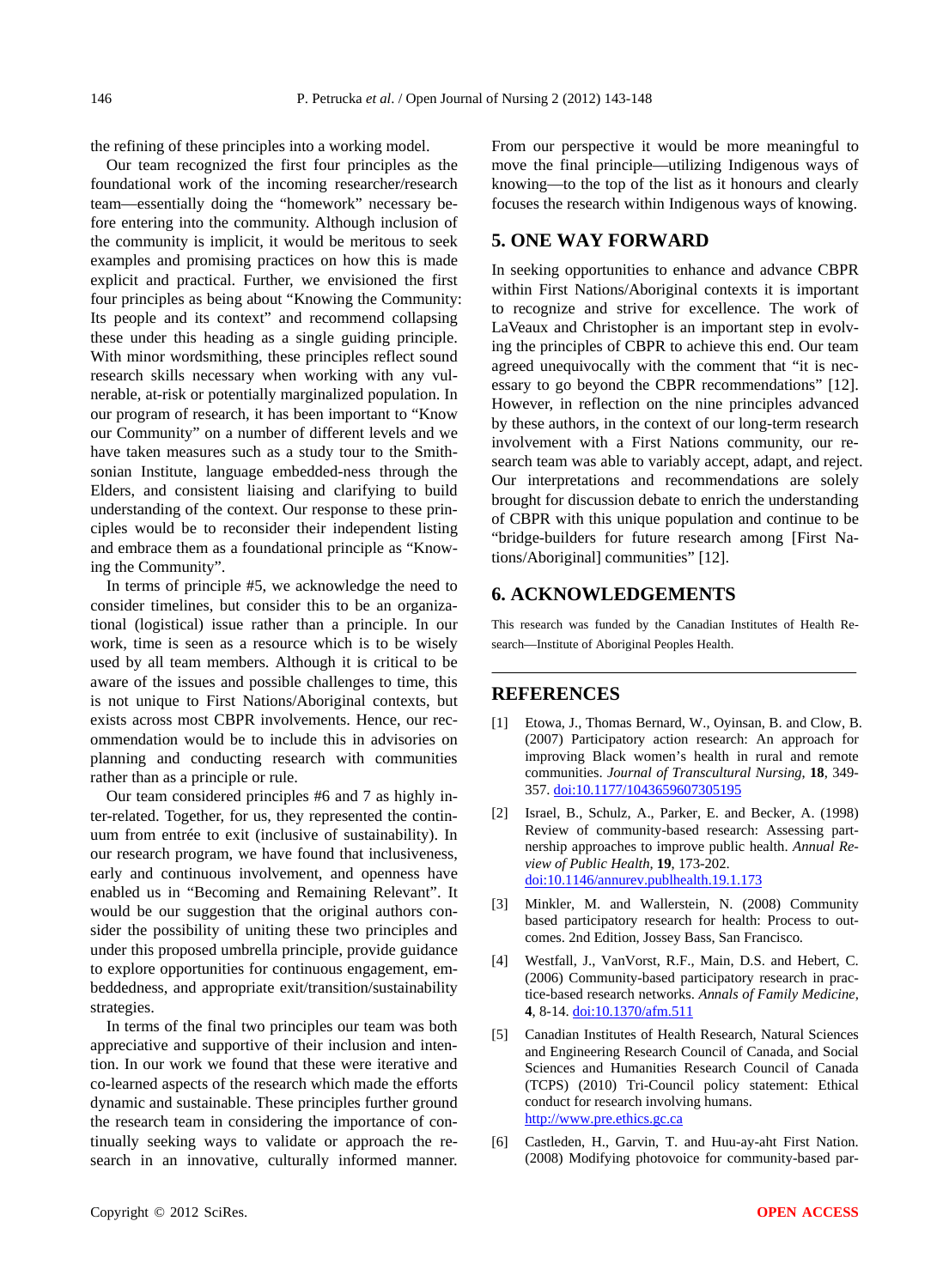ticipatory Indigenous research. *Social Science and Medicine*, **66**, 1393-1405. doi:10.1016/j.socscimed.2007.11.030

- [7] Labonte, R. (2004) Community, community development, and the forming of authentic partnerships: Some critical reflections. In: Minkler, M. Ed., *Community Organizing and Community Building for Health*, Rutgers University Press, New Brunswick.
- [8] Moffitt, P. and Robinson-Vollman, A. (2004) Photovoice: Picturing the health of aboriginal women in a remote northern community. *Canadian Journal of Nursing Research*, **36**, 189-201.
- [9] Schnarch, B. (2004) Ownership, control, access, and possession (OCAP) or self-determination applied to research: A critical analysis of contemporary First Nations research and some options for First Nations communities. *Journal of Aboriginal Health*, **1**, 80-97.
- [10] First Nations Centre (2007) OCAP: Ownership, control, access and possession. Sanctioned by the First Nations Information Governance Committee, Assembly of First Nations. National Aboriginal Health Organization, Ottawa.
- [11] Interagency Advisory Panel on Research Ethics (2008) Research involving Aboriginal peoples. <http://www.pre.ethics.gc.ca/eng/index>
- [12] LaVeaux, D. and Christopher, S. (2009) Contextualizing CBPR: Key Principles of CBPR meet the Indigenous research context. *Pimatisiwin*, **7**, 1-5.
- [13] Christopher S. (2005) Recommendations for conducting successful research with Native Americans. *Journal of Cancer Education*, **20**, 47-51. [doi:10.1207/s15430154jce2001s\\_11](http://dx.doi.org/10.1207/s15430154jce2001s_11)
- [14] Letiecq, B.L. and Bailey, S.J. (2004) Evaluating from the outside: Conducting cross-cultural evaluation research on an American Indian reservation. *Evaluation Review*, **28**, 342-357. [doi:10.1177/0193841X04265185](http://dx.doi.org/10.1177/0193841X04265185)
- [15] Strickland, C.J. (2006) Challenges in community-based participatory research implementation: Experiences in cancer prevention with Pacific Northwest American Indian Tribes. *Cancer Control*: *Journal of the Moffitt Cancer Center*, **13**, 230-236
- [16] Chino, M. and DeBruyn, L. (2006) Building true capacity: Indigenous models for Indigenous communities. *American Journal of Public Health*, **96**, 596-599. [doi:10.2105/AJPH.2004.053801](http://dx.doi.org/10.2105/AJPH.2004.053801)
- [17] Martin-Hill, D. and Soucy, D. (2005) Ganono'se'n e yo'gwilode'—Ethical Guidelines for Aboriginal Research Elders and Healers Roundtable. Commissioned by the Aboriginal Ethics Policy Development Project and supported by the Ethics Office of the Canadian Institutes of Health Research, Government of Canada, Ottawa.
- [18] Burhansstipanov, L., Christopher, S. and Schumacher, A. (2005) Lessons learned from community-based participatory research in Indian country. *Cancer*, *Culture and Literacy*, 70-76.
- [19] Belcourt-Dittloff, A. and Stewart, J. (2000) Historical racism: Implications for Native Americans. *American*

*Psychologist*, 1166-1167. [doi:10.1037/0003-066X.55.10.1166](http://dx.doi.org/10.1037/0003-066X.55.10.1166)

- [20] Truth and Reconciliation Commission of Canada (TRCC) (2012) Truth and Reconciliation Commission of Canada: Interim report. TRCC, Winnipeg.
- [21] Norton, I.M. and Manson, S.M. (1996) Research in American Indian and Alaska Native communities: Navigating the cultural universe of values and process. *Journal of Consulting and Clinical Psychology*, **64**, 856-860. [doi:10.1037/0022-006X.64.5.856](http://dx.doi.org/10.1037/0022-006X.64.5.856)
- [22] Statistics Canada (2011) 2006 Census: Aboriginal Peoples in Canada in 2006: Inuit, Métis and First Nations, 2006 Census: Definitions and notes. [http://www12.statcan.ca/census-recensement/2006/as-sa/](http://www12.statcan.ca/census-recensement/2006/as-sa/97-558/note-eng.cfm) [97-558/note-eng.cfm](http://www12.statcan.ca/census-recensement/2006/as-sa/97-558/note-eng.cfm)
- [23] Wax, M.L. (1991) The ethics of research in American Indian communities. *American Indian Quarterly*, **15**, 431- 456. [doi:10.2307/1185363](http://dx.doi.org/10.2307/1185363)
- [24] Wallerstein, N.B. and Duran, B. (2006) Using community-based participatory research to address health disparities. *Health Promotion Practice*, **7**, 312-323. [doi:10.1177/1524839906289376](http://dx.doi.org/10.1177/1524839906289376)
- [25] Voyageur, C.J. and Calliou, B. (2000) Various shades of red: Diversity within Canada's Indigenous community *London Journal of Canadian Studies*, **16**, 109-124.
- [26] Health Canada (2009) Our voices: First Nations, Métis, and Inuit gender based analysis toolkit. British Columbia Centre for Excellence on Women's Health, Vancouver.
- [27] Christopher, S., Knows His Gun McCormick, A., Smith, A. and Christopher, J.C. (2005) Development of an interviewer training manual for a cervix health project on the Apsaalooke reservation. *Health Promotion Practice*, **6**, 414-422. [doi:10.1177/1524839904268521](http://dx.doi.org/10.1177/1524839904268521)
- [28] Crazy Bull, C. (1997) A Native conversation about research and scholarship. *Tribal College*: *Journal of American Indian Higher Education*, **8**, 17-23.
- [29] Christopher, S., Smith, A. and Knows His Gun McCormick, A. (2005) Participatory development of a cervical health brochure for Apsaalooke women. *Journal of Cancer Education*, **20**, 173-176. [doi:10.1207/s15430154jce2003\\_12](http://dx.doi.org/10.1207/s15430154jce2003_12)
- [30] Beardi, G. and Donnelly, S. (1999) Rural participatory research in Alaska: The case of Tanakon Village. *Journal of Rural Studies*, **15**, 171-178. [doi:10.1016/S0743-0167\(98\)00053-9](http://dx.doi.org/10.1016/S0743-0167%2898%2900053-9)
- [31] Ellerby, J.H. (2001) Working with Aboriginal elders: An introductory handbook for institution-based and health care professionals based on the teachings of Aboriginal elders and cultural teachers. Native Studies Press, University of Manitoba, Winnipeg.
- [32] Strickland, C.J. (2006) Challenges in community-based participatory research implementation: Experiences in cancer prevention with Pacific Northwest American Indian Tribes. *Cancer Control*: *Journal of the Moffitt Cancer Center*, **13**, 230-236.
- [33] Mihesuah, D.A. (1993) Suggested guidelines for institutions with scholars who conduct research on American